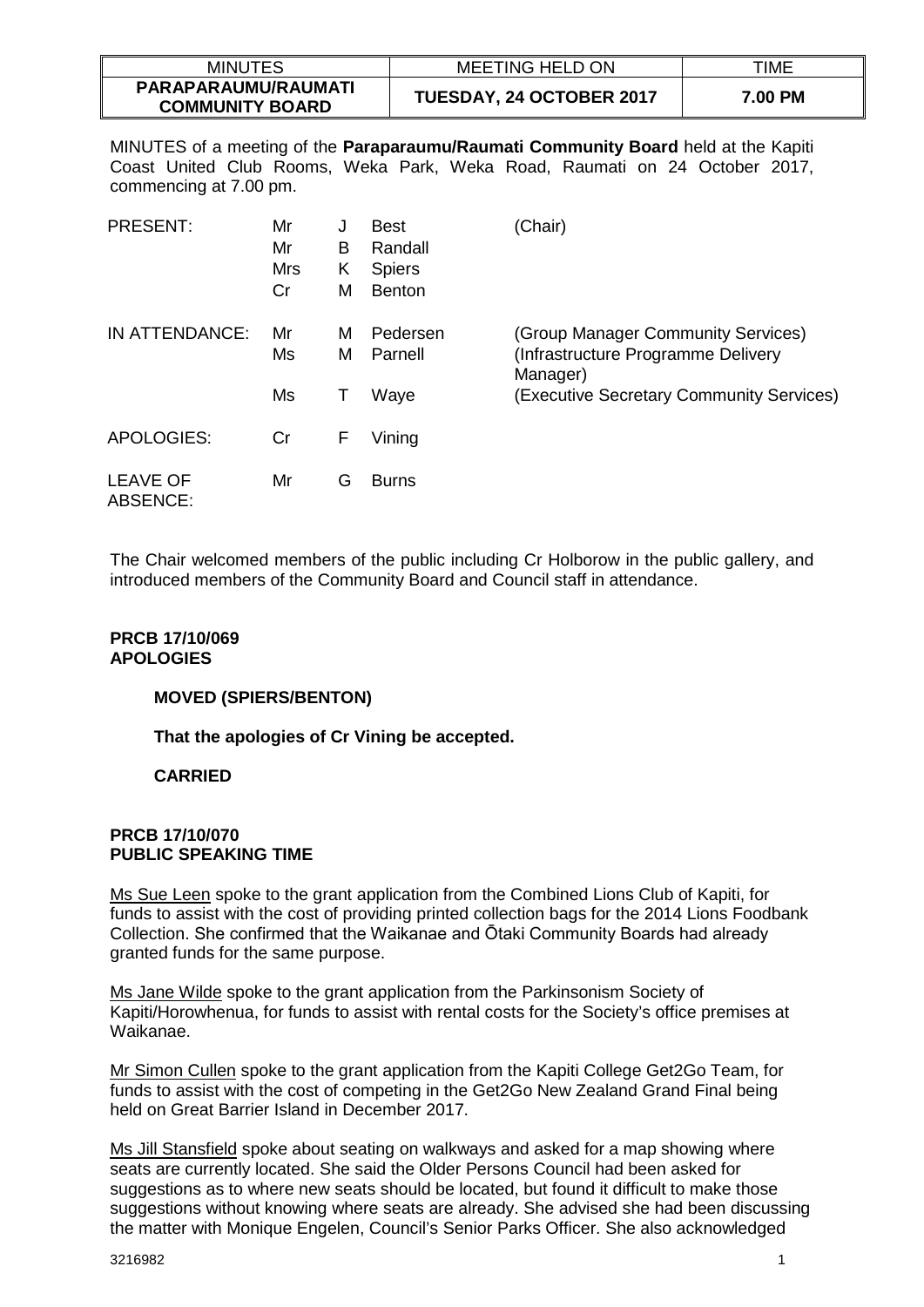| <b>MINUTES</b>                                | <b>MEETING HELD ON</b>          | TIME    |
|-----------------------------------------------|---------------------------------|---------|
| PARAPARAUMU/RAUMATI<br><b>COMMUNITY BOARD</b> | <b>TUESDAY, 24 OCTOBER 2017</b> | 7.00 PM |

that both the Lions Clubs and Greater Wellington Regional Council had placed seats around the district, and the location of those seats was also unknown.

Ms Stansfield then obtained the permission of the Board to circulate the Kapiti Community Hospital petition amongst attendees at the meeting.

## **PRCB 17/10/071 MEMBERS BUSINESS**

### **(a) Responses To Public Speaking**

Responses to speakers had already been given.

## **(b) Leave of Absence**

There was none requested.

It was noted that the Chair, Jonny Best, would be on leave of absence from 26 October 2017 until 20 November 2017, and that Guy Burns, Deputy Chair, was on leave of absence until 24 January 2018. Mr Randall would be Acting Chair in Mr Best's absence.

## **(c) Matters of an Urgent Nature**

Mrs Spiers spoke to the notice she had previously circulated in which she requested the Board write to the New Zealand Transport Agency regarding the timing of work being carried out on State Highway 1 as part of the revocation process. Mrs Spiers said it was considered a matter of urgency due to the timing of the proposed works.

# **MOVED (SPIERS/BEST)**

**That the Paraparaumu/Raumati Community Board agrees to consider as a Matter of an Urgent Nature the question of a letter being sent to the New Zealand Transport Agency regarding the timing of work related to the revocation of State Highway 1.** 

# **CARRIED**

# **MOVED (SPIERS/BEST)**

**That the Paraparaumu/Raumati Community Board authorises the Chair to write to the New Zealand Transport Agency requesting that Zones 1, 2 and 3 (as far as Coastlands Shopping Centre) be completed as Part 1 on the revocation and that Zones 4, 5, 6, 9 and 10 be completed after Zones 1, 2 and 3 are completed.** 

# **CARRIED**

Cr Benton abstained from voting.

### **(d) Declarations of Interest**

There were none.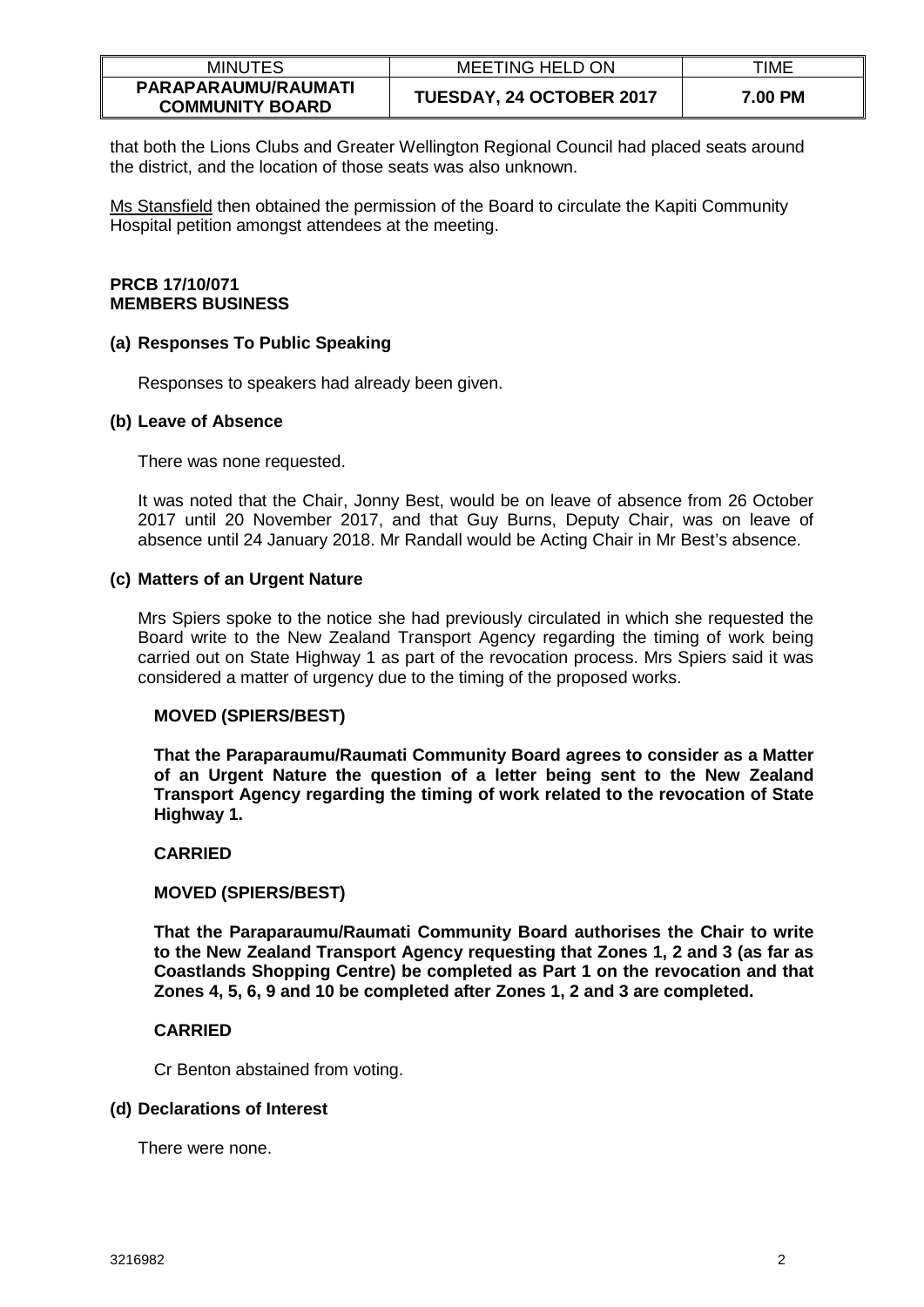| <b>MINUTES</b>                                | <b>MEETING HELD ON</b>          | TIME    |
|-----------------------------------------------|---------------------------------|---------|
| PARAPARAUMU/RAUMATI<br><b>COMMUNITY BOARD</b> | <b>TUESDAY, 24 OCTOBER 2017</b> | 7.00 PM |

#### **PRCB 17/10/072**

**CONSIDERATION OF APPLICATIONS FOR FUNDING (CS-17-352)**

**MOVED (RANDALL/SPIERS)**

**That the Paraparaumu/Raumati Community Board grants the Combined Lions Club of Kapiti \$333 to assist with the cost of providing printed collection bags for the 2014 Lions Foodbank Collection.**

**That the Paraparaumu/Raumati Community Board grants the Kapiti Boxing Club \$500 to assist with administration costs for the club.**

**That the Paraparaumu/Raumati Community Board grants the Kapiti College Get2Go Team \$500 to assist with the cost of competing in the Get2Go New Zealand Grand Final, being held on Great Barrier Island in December 2017.** 

**That the Paraparaumu/Raumati Community Board grants Kapiti Gymsports \$500 to assist with the cost of building consent fees for the extension being built on the gymnasium.**

**That the Paraparaumu/Raumati Community Board grants the Paraparaumu North Community Emergency Hub \$900 to assist with the cost to purchase and install two x 800 litre rainwater tanks at the Paraparaumu North Community Emergency Hub located at the Connect Church, 1 Realm Drive, Paraparaumu.** 

**That the Paraparaumu/Raumati Community Board grants the Parkinsonism Society of Kapiti/Horowhenua \$500 to assist with rental costs for the Society's office premises at Waikanae.** 

**That the Paraparaumu/Raumati Community Board grants Youthquest Kapiti Charitable Trust \$500 to assist with the costs of running the character mentoring programmes.**

**CARRIED**

### **PRCB 17/10/073 NOTICE OF MOTION**

Mr Randall and Mrs Spiers spoke to the notice of motion previously circulated and included in the meeting's agenda. This was followed by a general discussion.

### **MOVED (RANDALL/SPIERS)**

**That the Paraparaumu/Raumati Community Board recommends to Council that it writes to the Minister of Transport:** 

- a) **to instigate a review of NZS 6806:2010 (Acoustics – Road-traffic noise – new and altered roads) as to whether it is fit for purpose for residential night time noise.**
- b) **requesting one of the Brown Signs be placed on the Expressway, in appropriate places, one on the north side and one on the south side, including an image icon and saying "Raumati Beach Boutique Shopping Centre".**

**CARRIED**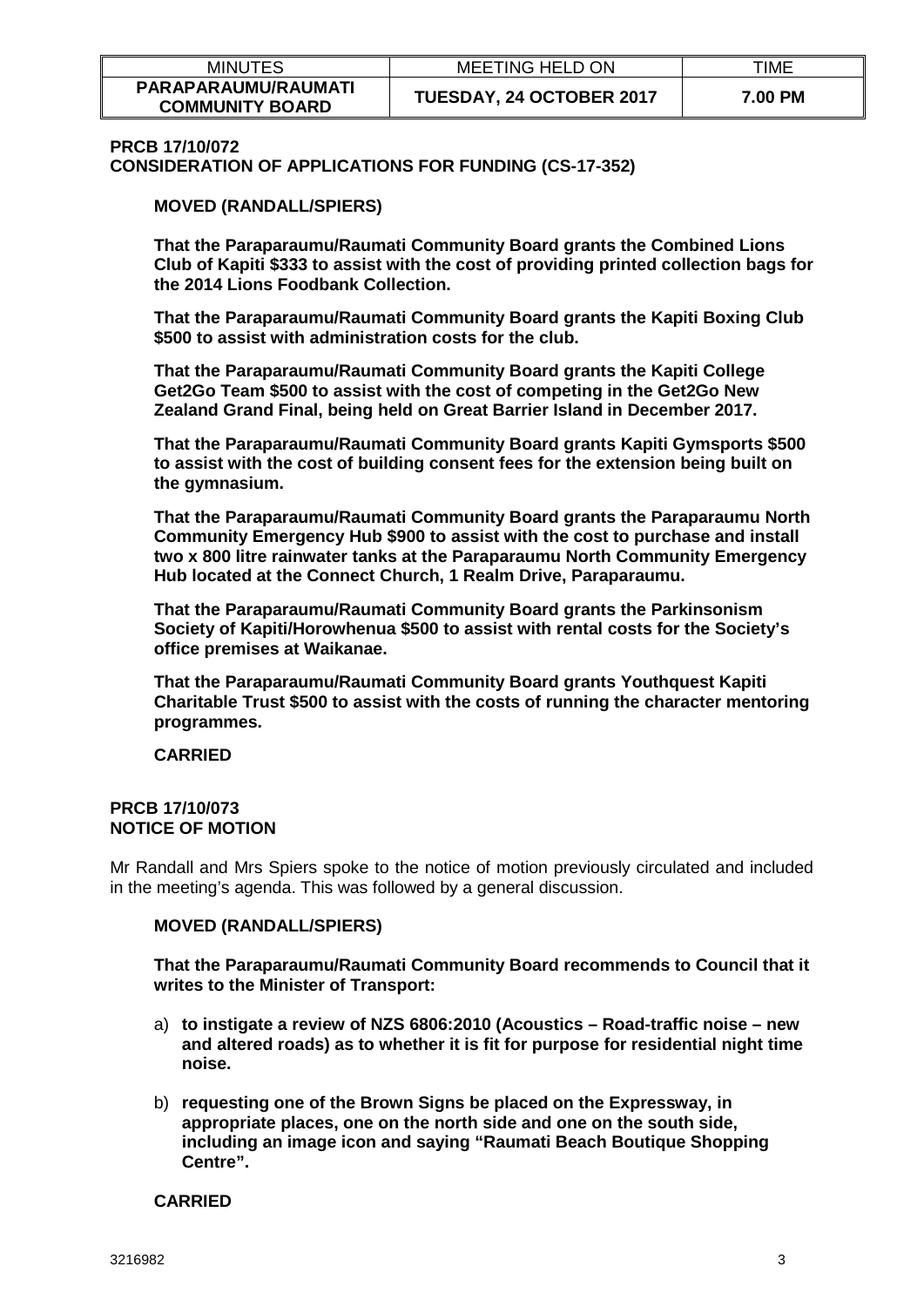| <b>MINUTES</b>                                | <b>MEETING HELD ON</b>          | TIME    |
|-----------------------------------------------|---------------------------------|---------|
| PARAPARAUMU/RAUMATI<br><b>COMMUNITY BOARD</b> | <b>TUESDAY, 24 OCTOBER 2017</b> | 7.00 PM |

## **PRCB 17/10/074**

**ROAD NAMING – L'ARCHE KAPITI, PRIVATE RIGHT OF WAY** 

#### **MOVED (SPIERS/RANDALL)**

**That the Paraparaumu/Raumati Community Board approves the name** "Jean Vanier Way" **for the new road/private right of way shown in Appendix 1 of Report CORP-17-329.**

**CARRIED**

## **PRCB 17/10/075 CONFIRMATION OF MINUTES: 12 SEPTEMBER 2017**

### **MOVED (SPIERS/BENTON)**

**That the minutes of the Paraparaumu/Raumati Community Board dated 12 September 2017 be accepted as a true and accurate record.** 

**CARRIED**

### **PRCB 17/10/076 MATTERS UNDER ACTION**

#### **Short Term**

Raumati Road Corridor Work (including Weka Road Triangle) There was nothing to add to the update already provided.

Plantings at Poplar Avenue

The Board is waiting to hear from Greater Wellington Regional Council before progress can be made on this matter.

Identifying a location in Paraparaumu which could serve as a memorial to the late Very Reverend John Murray.

A report is expected to be coming to the Board's December meeting.

Public seating

Mr Randall suggested that Council staff consider the public space opposite 97 Marine Parade, Paraparaumu Beach, as a potential location for a seat.

Noise from Kaitawa Reserve basketball court

Work was to be done at the end of October and an update would be provided at the next Board meeting.

### **Long Term**

Re-development of the Raumati pool building

The Chair advised that he and other Board members were to meet with Karl Webber to discuss the suggestion Mr Webber had put forward at the previous Board meeting.

Investment in a Performing Arts Centre

Mr Pedersen advised the draft agreement would go to Council for consideration on 7 December 2017.